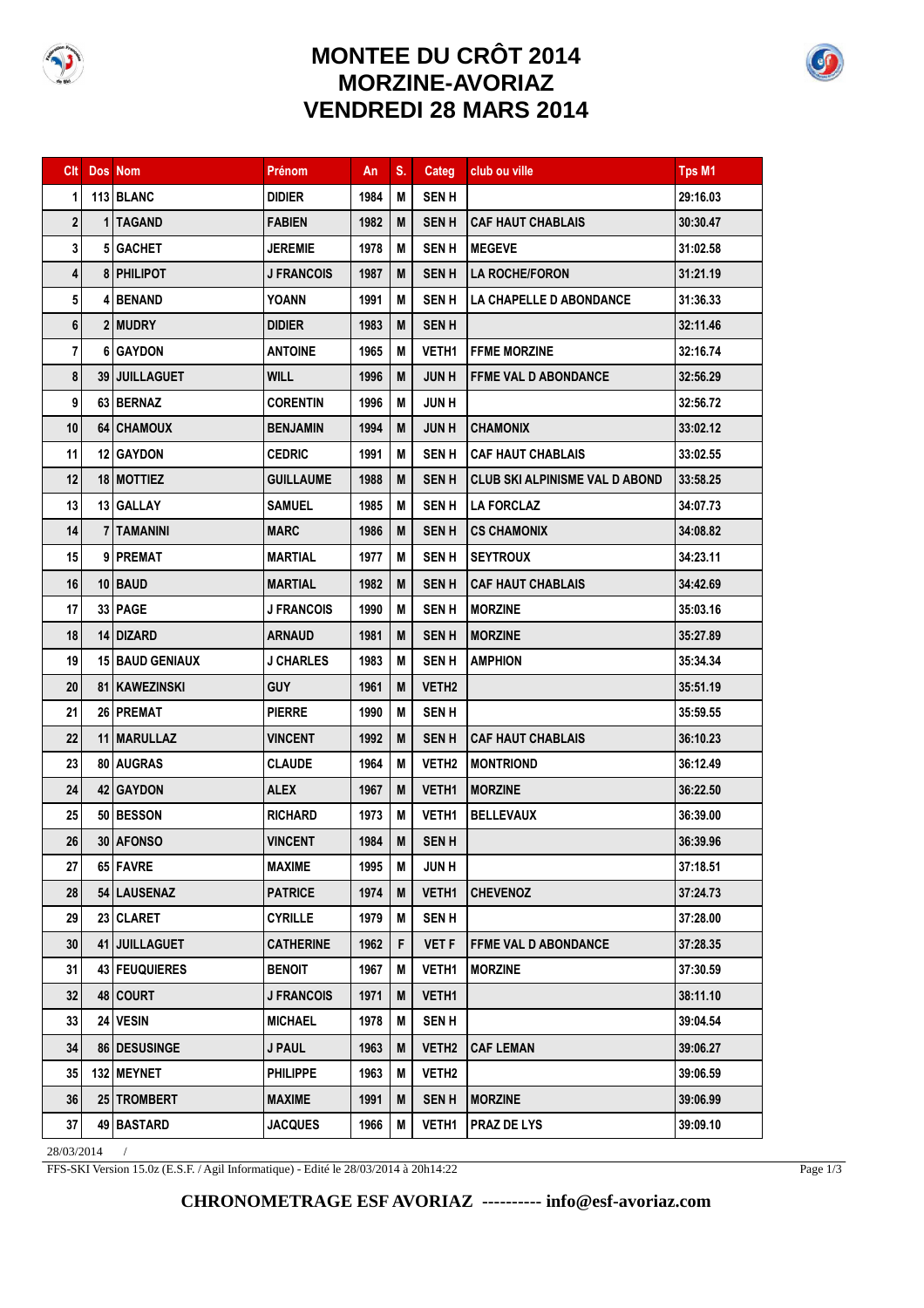## **CHRONOMETRAGE ESF AVORIAZ ---------- info@esf-avoriaz.com**

FFS-SKI Version 15.0z (E.S.F. / Agil Informatique) - Edité le 28/03/2014 à 20h14:22

28/03/2014 /

| Clt | Dos Nom                     | Prénom            | An   | S. | Categ             | club ou ville              | Tps M1   |
|-----|-----------------------------|-------------------|------|----|-------------------|----------------------------|----------|
| 38  | 16   MARULLAZ               | <b>OLIVIER</b>    | 1989 | M  | <b>SENH</b>       |                            | 39:09.68 |
| 39  | 67 FAVRE                    | <b>EMILIE</b>     | 1990 | F  | <b>SEN F</b>      | <b>VACHERESSE</b>          | 39:10.11 |
| 40  | 40   MARULLAZ               | <b>LUC</b>        | 1995 | M  | <b>JUNH</b>       | <b>CAF HAUT CHABLAIS</b>   | 39:12.44 |
| 41  | 44 GAILLARD                 | <b>FABRICE</b>    | 1973 | М  | <b>VETH1</b>      | <b>FFME MORZINE</b>        | 39:21.64 |
| 42  | 114 CAMUSET                 | <b>NICOLAS</b>    | 1980 | M  | <b>SENH</b>       |                            | 39:27.50 |
| 43  | 62   MICHAUD                | <b>OLIVIER</b>    | 1973 | M  | VETH1             | <b>CAF HAUT CHABLAIS</b>   | 39:31.50 |
| 44  | 32 BETRIX                   | <b>IVAN</b>       | 1977 | M  | <b>SENH</b>       | <b>VINZIER</b>             | 39:36.35 |
| 45  | 89 DUTANG                   | <b>PHILIPPE</b>   | 1964 | М  | VETH <sub>2</sub> |                            | 39:40.70 |
| 46  | 120 MOTTIEZ                 | <b>SERGE</b>      | 1954 | M  | VETH <sub>3</sub> |                            | 39:43.53 |
| 47  | 46   GAILLARD               | <b>FREDERIC</b>   | 1974 | M  | <b>VETH1</b>      |                            | 39:45.36 |
| 48  | 20 DEVILLE                  | <b>DAMIEN</b>     | 1983 | M  | <b>SENH</b>       | <b>ALLINGES</b>            | 39:49.54 |
| 49  | 51 ALLOIN                   | <b>DIDIER</b>     | 1971 | M  | <b>VETH1</b>      | <b>CAF HAUT CHABLAIS</b>   | 39:52.18 |
| 50  | 45 LAPERROUSAZ              | <b>LAURENT</b>    | 1966 | M  | VETH1             | <b>ESSERT LA PIERRE</b>    | 39:56.15 |
| 51  | 61   DRAGO BELTRAN          | <b>FREDERIC</b>   | 1972 | M  | <b>VETH1</b>      | <b>PRAZ DE LYS</b>         | 40:10.77 |
| 52  | <b>56 GROGNUX</b>           | JEAN MICHEL       | 1974 | M  | <b>VETH1</b>      |                            | 40:15.37 |
| 53  | <b>84   TAVERNIER</b>       | <b>GILBERT</b>    | 1958 | M  | VETH2             | <b>ESSERT ROMAND</b>       | 40:19.10 |
| 54  | <b>29   COTTET DUMOULIN</b> | <b>JEROME</b>     | 1977 | M  | <b>SENH</b>       | <b>CAF HAUT CHABLAIS</b>   | 40:35.10 |
| 55  | 73   BARDY                  | <b>AGNES</b>      | 1958 | F  | VET F             | CAF HAUT CHABLAIS          | 40:49.69 |
| 56  | 68 GAYDON                   | <b>MANON</b>      | 1996 | F  | <b>JUNF</b>       | <b>FFME MORZINE</b>        | 40:55.45 |
| 57  | 116 PELLEN                  | <b>ROCH</b>       | 1954 | М  | VETH3             |                            | 41:04.42 |
| 58  | 27   MARCHAND               | <b>CEDRIC</b>     | 1985 | M  | <b>SENH</b>       |                            | 41:08.16 |
| 59  | 52 PREMAT                   | <b>JEROME</b>     | 1966 | М  | <b>VETH1</b>      | <b>CAF HAUT CHABLAIS</b>   | 41:33.34 |
| 60  | 74   GAYDON                 | <b>SYLVIE</b>     | 1972 | F  | <b>VET F</b>      | <b>CAF HAUT CHABLAIS</b>   | 41:43.84 |
| 61  | 31   PESCHAUX               | <b>TRISTAN</b>    | 1979 | М  | <b>SENH</b>       | <b>AVORIAZ</b>             | 41:48.86 |
| 62  | <b>38   DRUELLE FILLON</b>  | <b>KEVA</b>       | 1996 | F  | <b>JUNF</b>       | <b>CAF HAUT CHABLAIS</b>   | 41:50.90 |
| 63  | 22 GAYDON                   | <b>LUDOVIC</b>    | 1987 | M  | <b>SENH</b>       | <b>MORZINE</b>             | 42:08.77 |
| 64  | 95 ROUILLER                 | <b>PHILIPPE</b>   | 1953 | M  | VETH <sub>3</sub> |                            | 42:15.93 |
| 65  | 37 FILLON                   | <b>VERONIQUE</b>  | 1965 | F  | <b>VET F</b>      | <b>CAF HAUT CHABLAIS</b>   | 42:27.70 |
| 66  | 17 PUTHON                   | <b>ANTHONY</b>    | 1987 | M  | <b>SENH</b>       | <b>TANINGES</b>            | 42:35.13 |
| 67  | 87 FILLON                   | J LOUIS           | 1961 | Μ  | <b>VETH2</b>      |                            | 43:22.58 |
| 68  | 130 PELLEN                  | JIMMIE            | 1979 | M  | <b>SENH</b>       |                            | 43:33.69 |
| 69  | 72 PAGE                     | <b>FLORENCE</b>   | 1989 | F  | SEN F             | <b>MORZINE</b>             | 43:46.67 |
| 70  | 85 MARTIN                   | <b>ERIC</b>       | 1961 | M  | VETH <sub>2</sub> | <b>HAUT GIFFRE</b>         | 43:47.60 |
| 71  | 58 BATAILLE                 | <b>ERIC</b>       | 1967 | М  | <b>VETH1</b>      | <b>THOLLON LES MEMISES</b> | 43:50.82 |
| 72  | 60   BLANCHON               | <b>ARNAUD</b>     | 1968 | M  | VETH1             | <b>LES GETS</b>            | 44:17.15 |
| 73  | 98 HUBER                    | JOACHIM           | 1952 | M  | VETH3             | <b>CAF HAUT CHABLAIS</b>   | 44:23.27 |
| 74  | 19 DEFFERT                  | <b>ANTHONY</b>    | 1985 | M  | <b>SENH</b>       | <b>PLENEY SPORT</b>        | 44:31.54 |
| 75  | 91 CHEVALLET                | <b>JOSEPH</b>     | 1955 | M  | <b>VETH2</b>      |                            | 44:45.86 |
| 76  | 83 GAYDON                   | <b>J FRANCOIS</b> | 1963 | M  | VETH <sub>2</sub> | <b>CAF HAUT CHABLAIS</b>   | 44:47.19 |
| 77  | 102 FAVRE VICTOIRE          | <b>MAURICE</b>    | 1941 | M  | <b>VETH3</b>      | LA CHAPELLE D ABONDANCE    | 44:55.41 |
| 78  | 94 GRENAT                   | <b>GILLES</b>     | 1956 | M  | VETH <sub>2</sub> | <b>LA FORCLAZ</b>          | 45:03.49 |